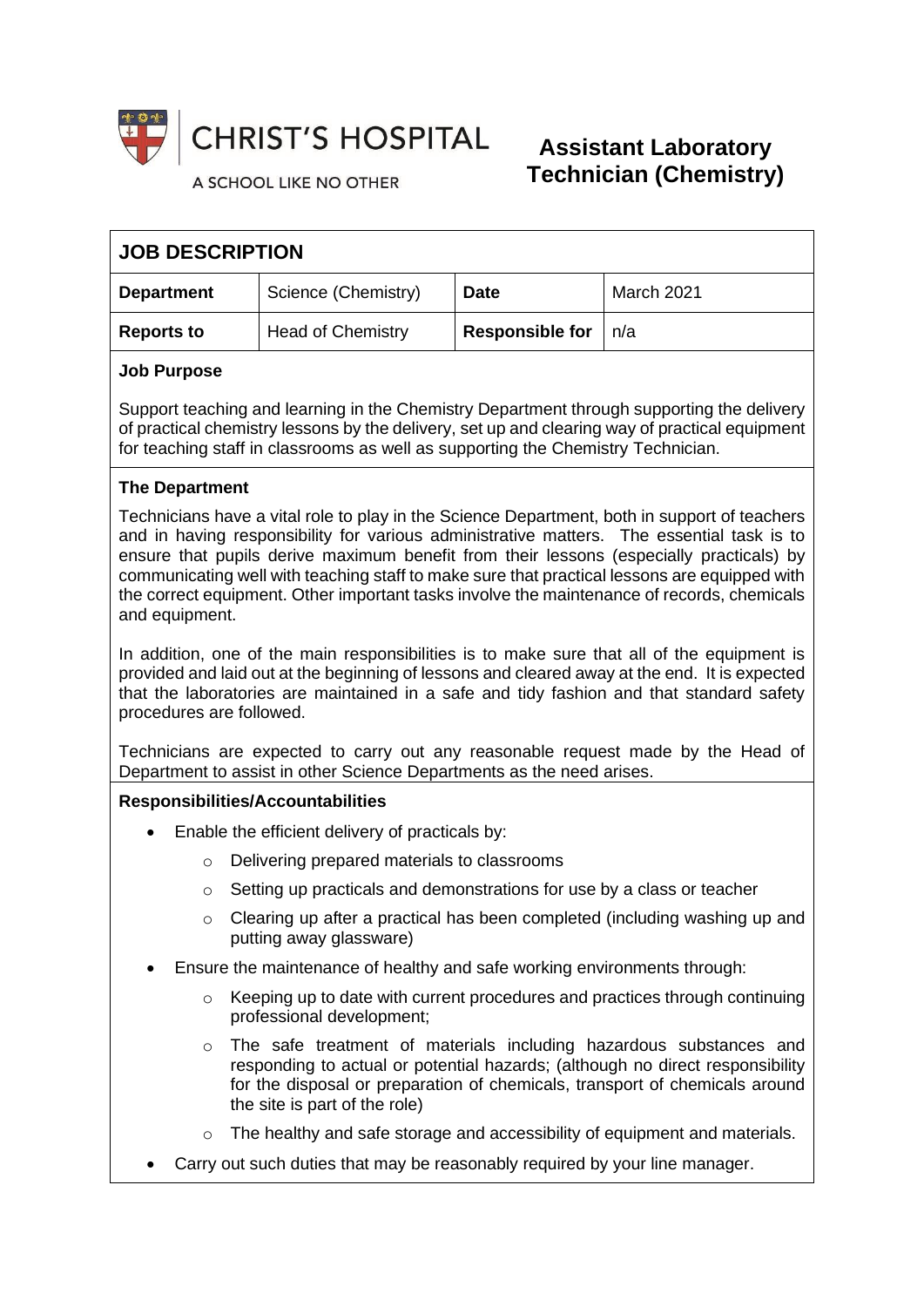| <b>PERSON SPECIFICATION</b>                                                                                                                                            |                                                                                                                                                                                                                                                                                                                                                                                 |  |
|------------------------------------------------------------------------------------------------------------------------------------------------------------------------|---------------------------------------------------------------------------------------------------------------------------------------------------------------------------------------------------------------------------------------------------------------------------------------------------------------------------------------------------------------------------------|--|
| <b>Experience</b>                                                                                                                                                      | Experience of working in a scientific laboratory<br>Experience of working in a school is desirable                                                                                                                                                                                                                                                                              |  |
| Qualifications                                                                                                                                                         | Essential<br>A good standard of education<br>A qualification in a scientific (ideally Chemistry) discipline at A-<br>$\bullet$                                                                                                                                                                                                                                                  |  |
|                                                                                                                                                                        | level (or equivalent)<br><b>Desirable</b><br>A basic knowledge of First Aid<br>CLEAPSS technician training (H&S/Handling Chemicals)<br>$\bullet$<br>training will be provided                                                                                                                                                                                                   |  |
| <b>Skills &amp; Abilities</b>                                                                                                                                          | Good ICT skills.<br>Organisation skills including the ability to plan, prioritise and<br>$\bullet$<br>meet deadlines.<br>Ability to communicate effectively, verbally and in writing, with<br>$\bullet$<br>teachers and other science technicians.<br>Confidence to take responsibility for setting up practicals and<br>$\bullet$<br>demos according to instructions provided. |  |
| Christ's Hospital is committed to safeguarding and promoting the welfare of children and<br>young people and expects all staff and volunteers to share this commitment |                                                                                                                                                                                                                                                                                                                                                                                 |  |

## **Additional Work Elements**

- This post is term time only: 22.5 hours per week, (9:00-2:30) Monday to Friday, with one hour unpaid lunch break each day. Term time is defined as the published school term dates plus 3 additional days preceding the start of each term and 2 additional days at the end of each term.
- The school will provide induction focusing on the health and safety aspects of the role including handling of chemicals (delivered by the Head of Department). Technician specific training to be provided by CLEAPSS at the earliest available opportunity.
- No holiday may be taken during term time.
- In the event of a major incident or disaster, you may be required to provide assistance, in whatever capacity necessary and participate in any training to ensure the School is fully prepared